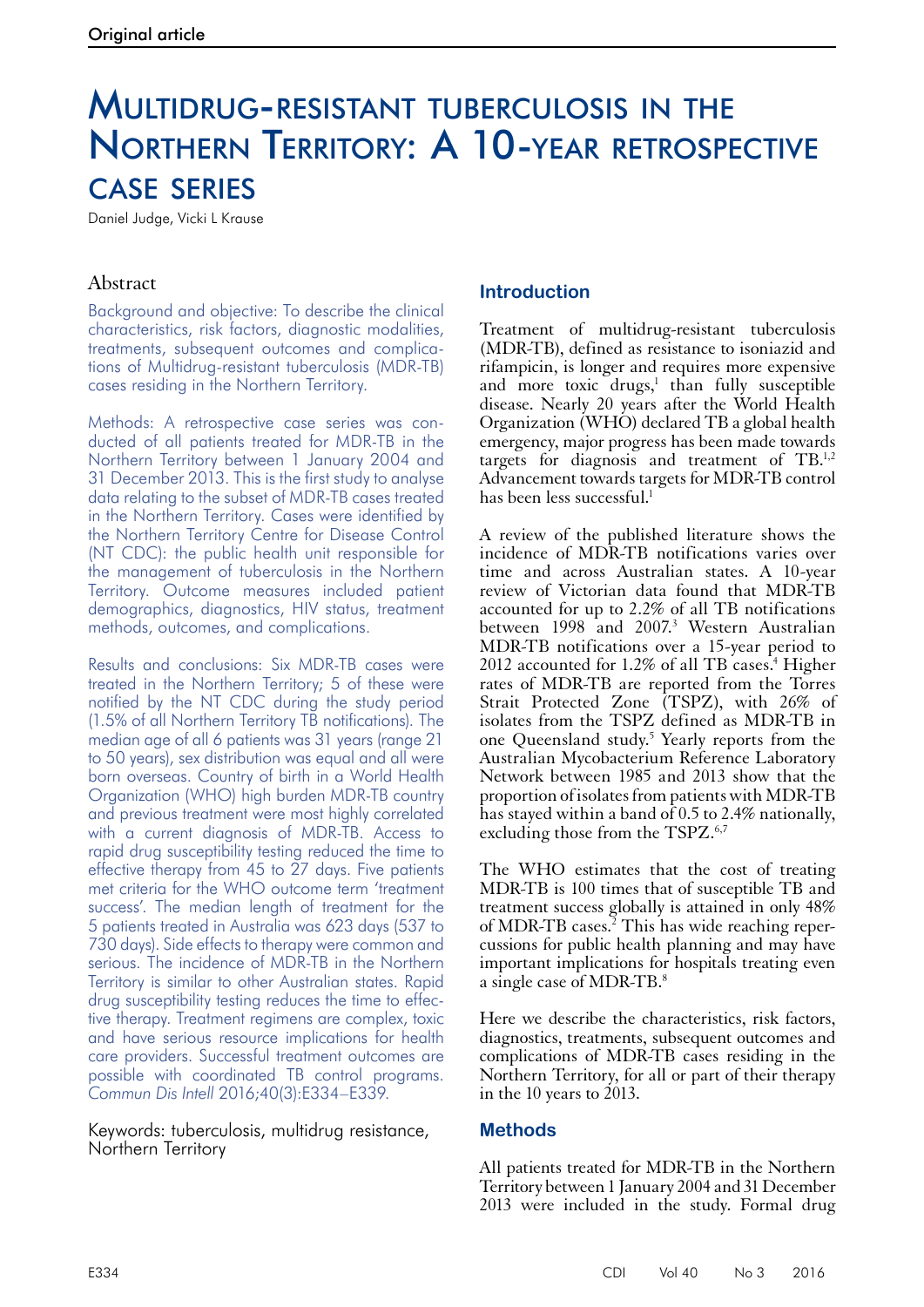susceptibility testing demonstrating drug resistance was undertaken at the Victorian Infectious Diseases Reference Laboratory.

Data obtained from the Northern Territory Notifiable Disease System (NTNDS) included: patient demographic information; known previous TB infection and anti-tuberculosis therapy; risk factors for MDR-TB including country of birth or residence in a high MDR-TB burden country and contact with an MDR-TB case; diagnostic information including formal drug susceptibility testing (DST) and molecular methods; HIV status; and treatment methods, outcomes, and complications. Descriptive statistical analysis for these data points was undertaken using Microsoft Excel. Treatment outcome was defined as successful in accordance with WHO guidelines adopted from Laserson et al (Table 1). $\frac{5}{5}$ 

The study received ethical approval from the Human Research Ethics Committee, part of the Menzies School of Health Research.

### **Results**

Review of the NTNDS revealed 6 patients with laboratory-confirmed MDR-TB who received treatment in the Northern Territory during the study period. Data included 1 individual previously notified in Victoria and subsequently treated in the Northern Territory. The Northern Territory Centre for Disease Control (NT CDC) notified 5 cases of MDR-TB, representing 1.5% (total of 343 TB notifications) of all cases notified over the 10-year period to 2013.

The median age of the 6 patients was 31 years with a range of 21 to 50 years and sex distribution was equal with 3 male and 3 female patients. All patients were born overseas and all countries of origin were defined as WHO high burden TB countries, as well as high MDR-TB burden countries (Table 2).<sup>1,2</sup> Country of origin was therefore the most highly associated risk factor with a diagnosis of MDR-TB. The next most common risk factor was previous diagnosis of  $TB +/$ exposure to treatment and this included 3 patients with a laboratory-confirmed or suspected diagnosis of TB in their past. Of these, 2 had documentation of previous exposure to rifampicin and isoniazid as part of an appropriate treatment regimen (Table 3). Treatment adherence documentation varied. However, 2 of the cases were suspected to have been non-adherent with therapy. Only 1 case had resided in a high MDR-TB country other than country of birth and there were no exposures to known MDR-TB cases. All of the cases identified as MDR-TB were tested for human immunodeficiency virus (HIV) and all were negative.

The period between arrival in Australia and notification of TB was less than 2 years in 4 of the patients. The remaining 2 patients were notified at 10 and 19 years post arrival dates. Two of the patients were permanent residents of Australia. Of the remaining 4, 2 held working visas in Australia, 1 patient was seeking asylum and 1 individual was an unauthorised fisherperson. Three of the cases were identified after self-presentation with symptomatic disease, 2 cases were identified as a part of routine screening in detention, and 1 case was identified as a result of a health care undertaking required for an Australian visa.

| Cure                       | Treatment completed as recommended by the national policy without evidence of failure AND 3 or<br>more consecutive cultures taken at least 30 days apart are negative after the intensive phase.                   |
|----------------------------|--------------------------------------------------------------------------------------------------------------------------------------------------------------------------------------------------------------------|
| <b>Treatment completed</b> | Treatment completed as recommended by the national policy without evidence of failure BUT<br>no record that 3 or more consecutive cultures taken at least 30 days apart are negative after the<br>intensive phase. |
|                            | Treatment terminated or need for permanent regimen change of at least 2 anti-tuberculosis<br>drugs because of:                                                                                                     |
|                            | lack of conversion by the end of the intensive phase, or                                                                                                                                                           |
|                            | bacteriological reversion in the continuation phase after conversion to negative; or<br>٠                                                                                                                          |
|                            | evidence of additional acquired resistance to fluoroguinolones or second-line injectable<br>drugs; or                                                                                                              |
| <b>Treatment failed</b>    | adverse drug reactions.                                                                                                                                                                                            |
| <b>Died</b>                | A patient who dies for any reason during the course of treatment.                                                                                                                                                  |
| Lost to follow-up          | A patient whose treatment was interrupted for 2 consecutive months or more.                                                                                                                                        |
| <b>Not evaluated</b>       | A patient for whom no treatment outcome is assigned. (This includes cases "transferred out" to<br>another treatment unit and whose treatment outcome is unknown.)                                                  |
| <b>Treatment success</b>   | The sum of Cured and Treatment completed.                                                                                                                                                                          |

### **Table 1: Treatment outcome definitions for multidrug-resistant tuberculosis patients**

World Health Organization guidelines adapted from Laserson 2005<sup>8</sup>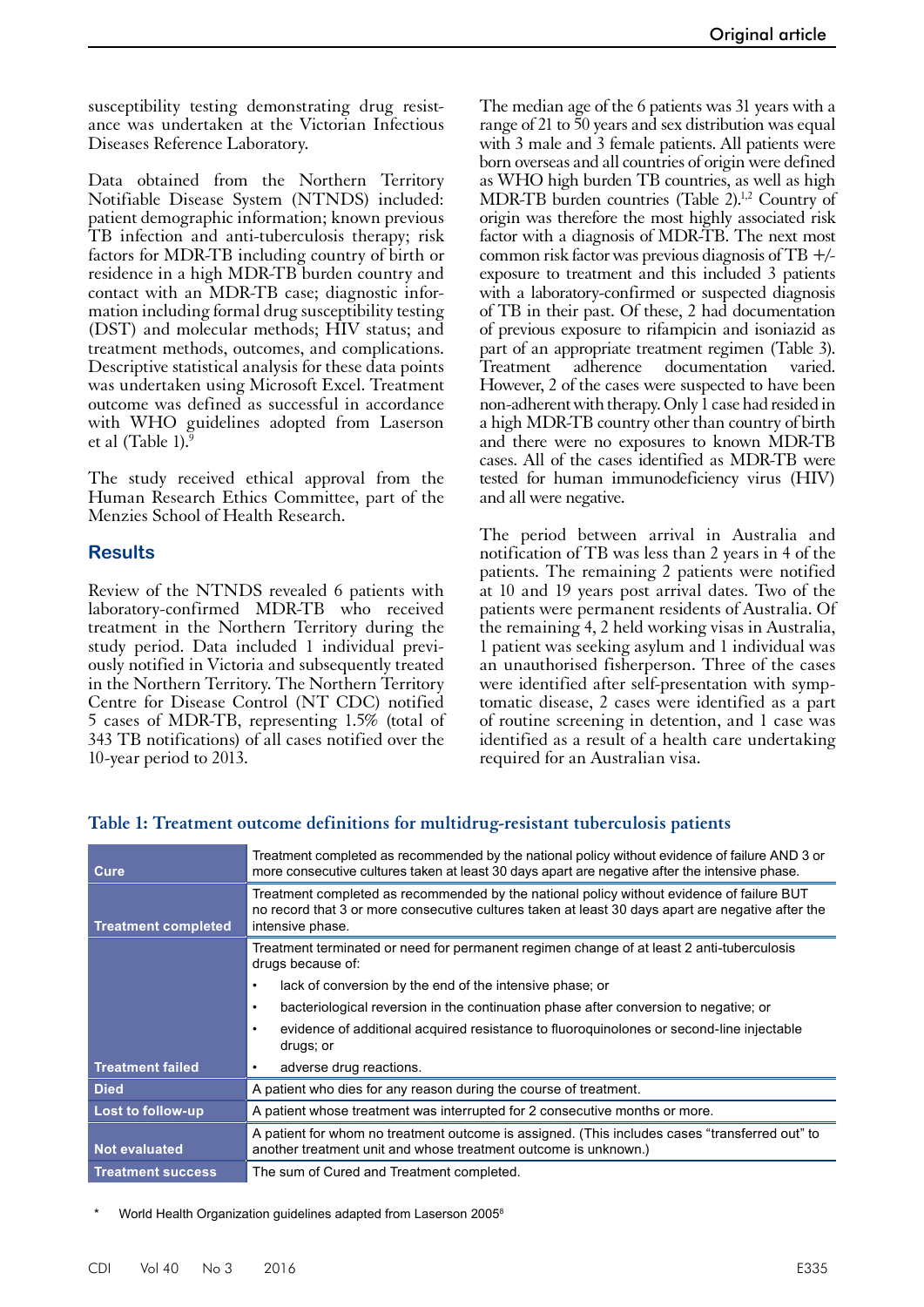| Case           | <b>Year of</b><br>diagnosis | <b>State or</b><br>territory of<br>notification | <b>Sex</b> | Age | <b>Country of</b><br><b>birth</b> | Visa status          |
|----------------|-----------------------------|-------------------------------------------------|------------|-----|-----------------------------------|----------------------|
|                | 2004                        | <b>NT</b>                                       | Female     | 36  | South Africa                      | Working visa         |
| $\overline{2}$ | 2006                        | <b>NT</b>                                       | Male       | 50  | Indonesia                         | Illegal fisherperson |
| 3              | 2009                        | <b>NT</b>                                       | Female     | 33  | Vietnam                           | Permanent resident   |
| $\overline{4}$ | 2010                        | NT                                              | Male       | 26  | <b>Bulgaria</b>                   | Permanent resident   |
| 5              | 2010                        | Victoria                                        | Female     | 29  | <b>Burma</b>                      | Working visa         |
| 6              | 2012                        | <b>NT</b>                                       | Male       | 21  | Afghanistan                       | Illegal arrival      |

## **Table 2: Demographics of multidrug-resistant tuberculosis cases undergoing treatment in the Northern Territory, 2004 to 2013**

## **Table 3: Risk factors for multidrug-resistant tuberculosis cases, Northern Territory, 2004 to 2013**

| Case | <b>Country of</b><br>birth in a high-<br>burden MDR-TB<br>country | <b>Previous</b><br>diagnosis of<br><b>tuberculosis</b><br>+/- exposure to<br>treatment | <b>Suspected non-</b><br>adherence or<br>inappropriate<br>tuberculosis<br>therapy | <b>Exposure to a</b><br>known MDR-TB<br>case | <b>Residence</b><br>in areas of<br>high MDR-TB<br>prevalence<br>(other than<br>country of<br>birth) | <b>HIV status</b> |
|------|-------------------------------------------------------------------|----------------------------------------------------------------------------------------|-----------------------------------------------------------------------------------|----------------------------------------------|-----------------------------------------------------------------------------------------------------|-------------------|
|      | Yes                                                               | No                                                                                     | <b>No</b>                                                                         | No                                           | <b>No</b>                                                                                           | Negative          |
| 2    | Yes                                                               | Yes                                                                                    | Yes                                                                               | No.                                          | <b>No</b>                                                                                           | Negative          |
| 3    | Yes                                                               | No                                                                                     | No                                                                                | No                                           | No                                                                                                  | Negative          |
| 4    | Yes                                                               | Yes*                                                                                   | Yes                                                                               | No.                                          | <b>No</b>                                                                                           | Negative          |
| 5    | Yes                                                               | Yes                                                                                    | No.                                                                               | No                                           | Yes                                                                                                 | Negative          |
| 6    | Yes                                                               | No                                                                                     | No                                                                                | No                                           | <b>No</b>                                                                                           | Negative          |

\* Empiric treatment in Australia for possible fully susceptible tuberculosis as no culture/susceptibility testing was available. Adapted from the World Health Organization 2008 guidelines

In addition to formal drug susceptibility testing on all cases, nucleic acid amplification testing (NAAT) was available for 2 of the patients and identified the presence of *Mycobacterium tubercu- losis* DNA and rpo*B* gene mutations, a surrogate for rifampicin resistance, in both specimens. Both patients were commenced on second line agents at initiation of intensive phase therapy in the context of suspected rifampicin resistance. The median delay to effective treatment with second line therapies for all patients was 47 days. Those who underwent NAAT testing had a reduced median delay to 29 days. The delay to effective therapy was defined as the time from diagnostic specimen collection to the commencement of a second line treatment regimen. Four patients had pulmonary tuberculosis only, 2 of whom were sputum smear positive. The 2 extra-pulmonary cases included 1 diagnosis of disease limited to the terminal ileum and 1 case of axillary TB lymphadenitis (Table 4). Drug susceptibility testing identified 3 cases of streptomycin resistance (streptomycin was not used at any time in any of these 3 cases) and 1 case of pyrazinamide

resistance (the case isolate was not identified as *Mycobacterium bovis*). Resistance to other second line treatment agents was not demonstrated.

Five patients met criteria for the WHO cumula-<br>tive outcome term 'treatment success' (either cure or treatment completed outcome categories as per Table 1). One case was classified as 'not evaluated' due to a transfer out to a resource limited setting overseas. Data at 1 and 5 years post treatment were limited, but no known cases of reactivation have been identified.

The median length of treatment for the 5 patients who completed therapy in Australia was  $\overline{623}$  days with a range of treatment lengths from 537 to 730days. The entire treatment period was completed in the Northern Territory in only 2 instances. One case was transferred out (deported) at 7 months of therapy having completed only 214 days of treatment. The remainder of the cases had treatment coordinated by multiple Australian jurisdictional tuberculosis control units. Diagnostic, treatment composition, and compliance data were incomplete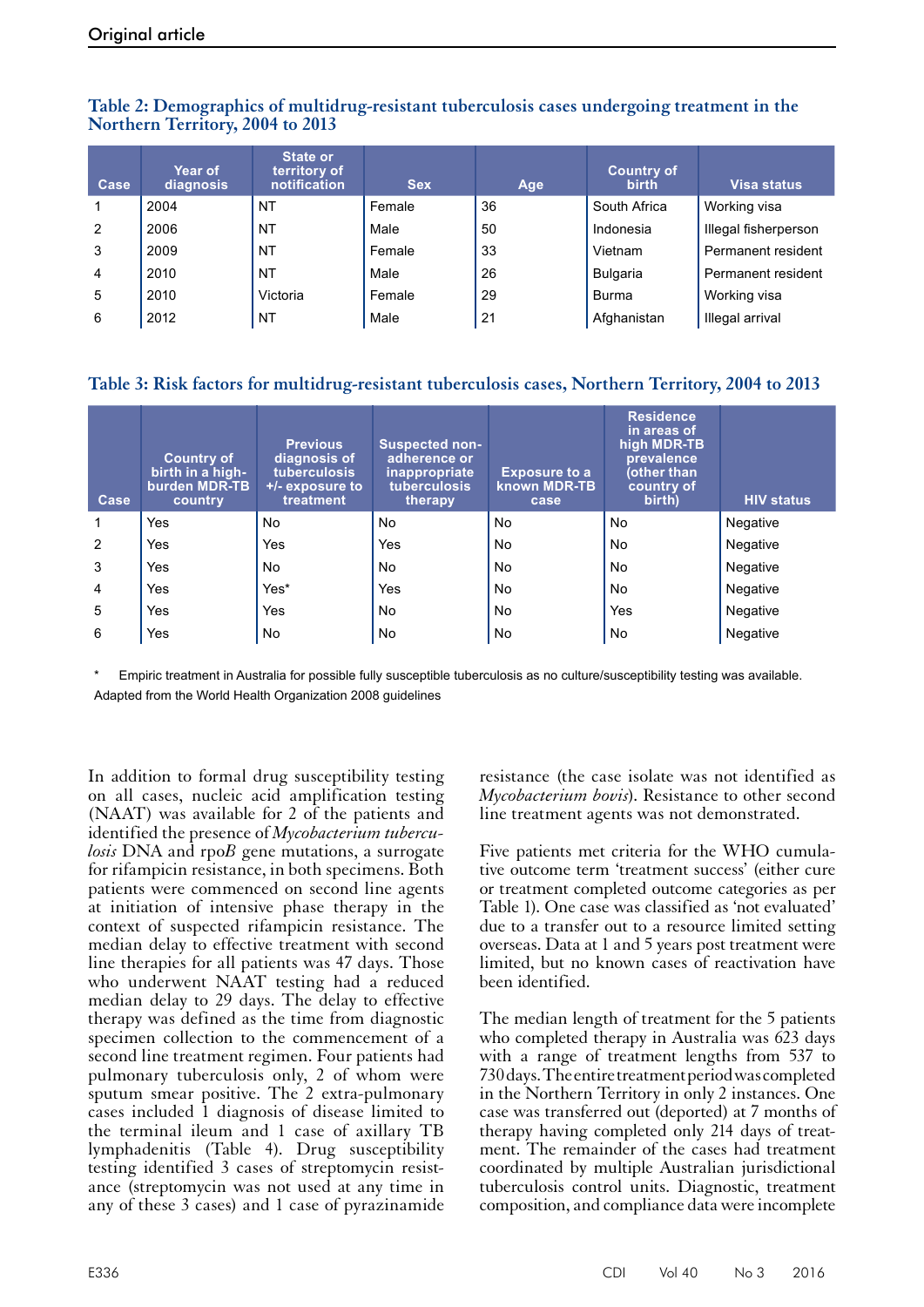|                |                   |                     |                       | <b>Identification of MDR-TB by diagnostic</b><br>modality<br>Site of extra- |            |  |
|----------------|-------------------|---------------------|-----------------------|-----------------------------------------------------------------------------|------------|--|
| Case           | Pulmonary disease | <b>Smear result</b> | pulmonary disease     | <b>PCR</b>                                                                  | <b>DST</b> |  |
|                | Yes               | Negative            | <b>NA</b>             | Not undertaken                                                              | Yes        |  |
| $\overline{2}$ | Yes               | Positive            | <b>NA</b>             | Not undertaken                                                              | Yes        |  |
| 3              | No                | NA                  | <b>Terminal lleum</b> | Not undertaken                                                              | Yes        |  |
| $\overline{4}$ | No                | <b>NA</b>           | Axillary lymph node   | Yes                                                                         | Yes        |  |
| 5              | Yes               | Positive            | <b>NA</b>             | Yes                                                                         | Yes        |  |
| 6              | Yes               | Negative            | <b>NA</b>             | Not undertaken                                                              | Yes        |  |

### **Table 4: Site of disease, smear positivity and diagnostic modality for multidrug-resistant tuberculosis cases**

MDR-TB Multidrug-resistant tuberculosis.

| <b>PCR</b> | Polymerase chain reaction. |  |
|------------|----------------------------|--|
|            |                            |  |

DST Drug susceptibility testing.

as a result of the transfer of patients and it is noted that on at least 1 occasion a significant interruption to therapy complicated this process.

The treatment of MDR-TB in the Northern Territory involves directly observed therapy. Adherence data were excellent (approaching 100%) for all cases during the period of treatment coordinated by the NT CDC. Contact tracing identified 25 at risk individuals for appropriate follow-up.

All 6 cases commenced an injectable therapy (4 intravenous amikacin and 2 intramuscular streptomycin) in the first instance. One case developed a significant adverse outcome acutely (Table 5) and 4 cases on amikacin required permanent vascular access (peripherally inserted central catheter). All cases were treated with a later generation fluoroquinolone (moxifloxacin) and half received a thioamide as part of their regimen (Table 6). Two cases required hospi- talisation with a combined total of 248 inpatient days. Adverse reactions to second line treatments were noted in 4 of the 6 cases (Table 5).

## **Discussion**

MDR-TB accounted for 1.5 % of all TB notifications in the Northern Territory over the decade to 2013. With respect to Australian and global MDR disease burden, this figure was lower than may have been expected in the context of the Northern Territory's position geographically and politically, with 3 immigration detention centres accommodating asylum seekers and alleged illegal fisherpersons (also referred to as unauthorised persons). The nationalities of unauthorised persons reviewed by the NT CDC are represented in the WHO defined 27 countries of high MDR-TB disease burden.1,2 No significant difference in dis-

# **Table 5: Side effects by case and drug implicated**

| Case | <b>Implicated drug</b>       | Side effect                 |
|------|------------------------------|-----------------------------|
| 1    | <b>NA</b>                    | NA.                         |
| 2    | Isoniazid or<br>moxifloxacin | Stevens-Johnson<br>syndrome |
| 3    | Amikacin                     | Ototoxicity                 |
| 4    | Amikacin                     | Ototoxicity                 |
| 5    | Prothionamide                | Nausea                      |
| 6    | <b>NA</b>                    | NA                          |

## **Table 6: Multidrug-resistant tuberculosis definitive treatment regimen**

| <b>Drug</b>              | <b>Number of cases</b><br>employing drug for all or<br>part of treatment regimen |
|--------------------------|----------------------------------------------------------------------------------|
| Isoniazid                | 1/6                                                                              |
| Rifampicin               | 0/6                                                                              |
| Rifabutin                | 1/6                                                                              |
| Ethambutol               | 6/6                                                                              |
| Pyrazinamide             | 5/6                                                                              |
| Moxifloxacin             | 6/6                                                                              |
| Prothionamide            | 3/6                                                                              |
| Amikacin*                | 5/6                                                                              |
| Streptomycin             | 2/6                                                                              |
| Para-aminosalicylic acid | 1/6                                                                              |

ease burden is identified between the results of this study and national data.<sup>3,4</sup> The regular transfer of unauthorised persons between detention centres and subsequent notifications interstate may confound results leading to lower than anticipated case numbers.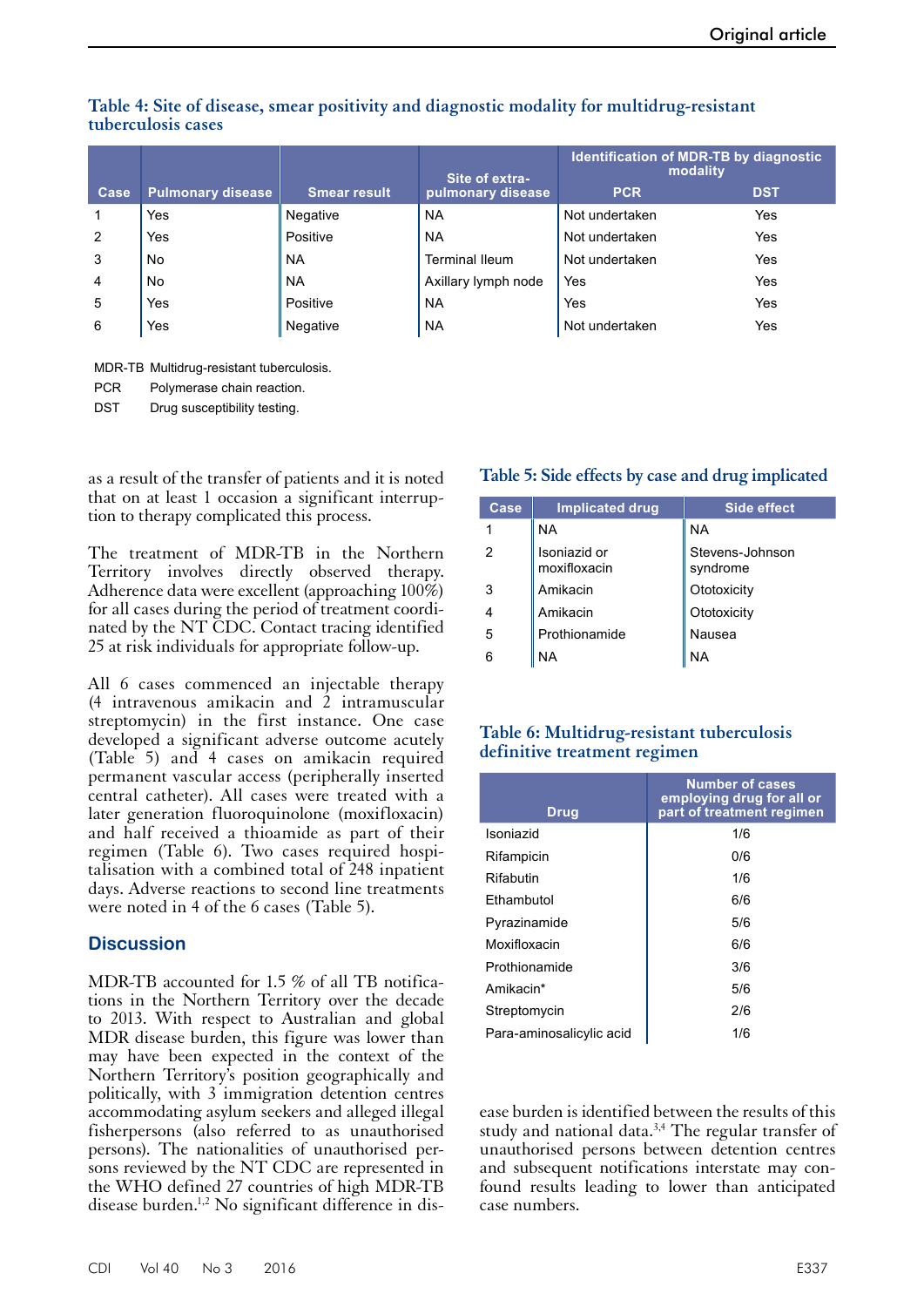Distribution of disease between sexes was even. While our numbers are small this finding is contrary to Toungoussova et al 2002,<sup>10</sup> who identified a trend towards women being at higher risk of carrying MDR-TB strains. The median age of diagnosis (31 years) likely reflects the age of expected and unauthorised arrivals to Australia.

Country of birth being a high MDR-TB burden country was the most frequently reported risk factor for a diagnosis of MDR-TB, in keeping with current reports.<sup>1,4</sup> All of the cases treated for MDR-TB in the Northern Territory were born in 1 of the WHO defined 27 high MDR-TB burden countries. One case had resided in a WHO defined high burden TB or MDR-TB country other than their country of birth, prior to diagnosis. Primary transmission of MDR-TB was suspected in half of the cases with the other 3 previously treated for presumed susceptible disease. Previous treatment documentation and adherence varied and initial DST results were unknown. The importance of obtaining an isolate for culture and formal drug susceptibility cannot be overstated in the setting of the emergence of drug resistance. Acquired resistance was considered likely in these 3 cases.

One case considered as possible acquired resistance received an initial supervised and then a subsequent unsupervised treatment in Australia. As there were no links to any other Australian MDR-TB cases this case represents an episode of possible acquired resistance in Australia or a missed primary MDR-TB that was not adequately treated, as an isolate for susceptibility testing was not available.

It is felt that all but possibly 1 of the cases brought latent MDR-TB from their country of birth or residence overseas. It is noted that 4 of the 6 cases were identified within 2 years of arrival. Half of the cases were identified within 2 years of arrival by routine screening of individuals in detention, or health care undertakings. Analysis of enhanced data collected on all national MDR-TB cases will be useful in guiding future policy.

The WHO recommends rapid drug susceptibility testing of isoniazid and rifampicin or of rifampicin alone over conventional testing or no testing at time of diagnosis, subject to available resources.2 A rapid test is defined as that yielding diagnostic and resistance results within 2 days. Only molecular tests can detect resistance so rap- idly, of which 2 technologies: line probe assay and Xpert® MTB/RIF, are currently recommended by WHO.<sup>11</sup> Molecular testing data were available for cases from 2010 onwards. Xpert® was diagnostic on MDR-TB specimens subsequently identified by culture (1 sputum, 1 lymph node

tissue sample). Detection of rpo*B* gene mutation, as a surrogate marker for rifampicin resistance, correctly identified both cases of MDR-TB. Diagnosis in the Northern Territory has been based on either diagnostic modality result returning positive in the first instance, with DST taking precedence over NAAT if results are discordant in the same sample.

The positive predictive value of any test will decrease with the decline in the prevalence of the disease in question, an important consideration for the use of molecular testing for resistance in the low prevalence MDR-TB Australian population. Inappropriate treatment with toxic, less effective second-line therapy in patients with susceptible disease is concerning, but specificity on newer generation Xpert® assays are very promising (99.8%).<sup>9</sup>

There are significant disease control implications for the rapid determination of drug resistance, ensuring successful treatment of the patient and preventing further spread of the drug-resistant isolate.12 One individual diagnosed with smear positive pulmonary disease was diagnosed with MDR-TB on NAAT, allowing appropriate treatment and infection control mechanisms to be employed earlier. This was evidenced in the 18-day reduction in delay to appropriate treatment for patients investigated with NAAT on clinical isolates.

Significant variation in treatment regimens was noted among cases. The attempt to tailor indi- vidual treatments is likely to go part of the way to explaining this observation. However, expert consensus with regard to regimen composition, dose, and duration has historically been lacking worldwide and continues to evolve. To work to provide the best standard of care, the Northern Territory has an MDR-TB steering committee that meets to initially assess each case and decide on management and then meets as needed or at least 3 monthly for continued follow-up. Four cases were treated with amikacin necessitating permanent intravascular access. Three of those cases experienced complications specifically related to this drug (Table 6). In effect, only 1 case successfully completed the WHO recommended 8 month intensive phase with a parenteral agent.<sup>8</sup> The increased toxicity of second-line anti-tuberculosis regimens is also evident in the observation that 4 patients experienced sig- nificant adverse drug effects including hepatitis, ototoxicity and Stevens-Johnson syndrome. The increased complexity and toxicity of treatment regimens necessitates more frequent reviews and closer clinical and laboratory monitoring for toxicity and drug levels in some instances. There are parallel increases in resource consumption